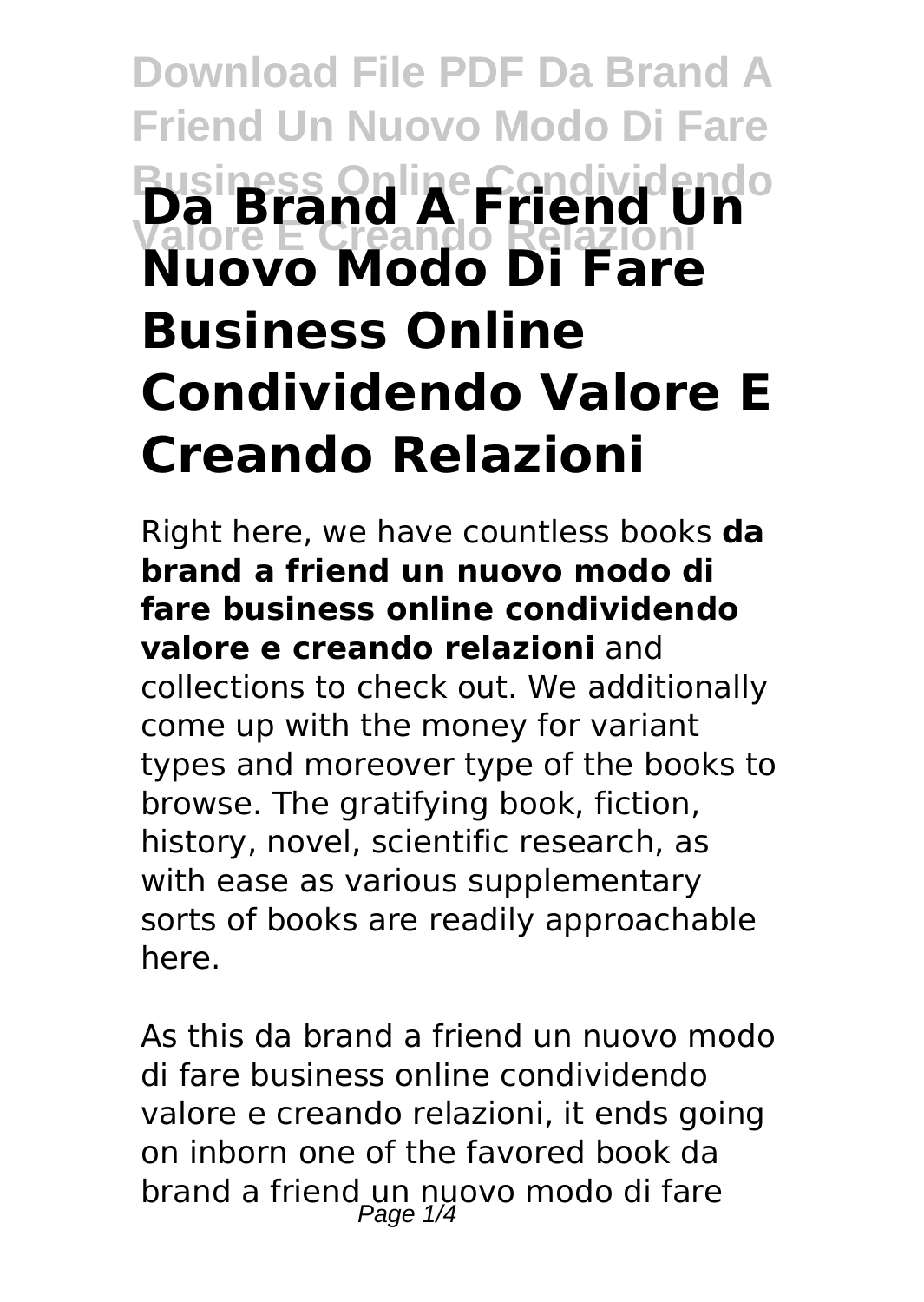**Download File PDF Da Brand A Friend Un Nuovo Modo Di Fare Business Online Condividendo** business online condividendo valore e creando relazioni collections that we have. This is why you remain in the best website to look the unbelievable book to have.

Each book can be read online or downloaded in a variety of file formats like MOBI, DJVU, EPUB, plain text, and PDF, but you can't go wrong using the Send to Kindle feature.

## **Da Brand A Friend Un**

Fai una dichiarazione di moda audace con un paio di occhiali Hemmet®. Scopri di più! Vai al contenuto. Chiudi menu. ... tutta da guardare. ... ©2022 Hemmet® Brand è un marchio registrato sotto licenza di NEW TREND CO. S.r.l. - Via Monte Napoleone, 8 - 20121 - Milano - P. IVA: IT08929371212 ...

#### **Hemmet® Brand**

Give your dress a brand new look and help save the environment. LEARN MORE. #PRONOVIASBRIDE. Get inspired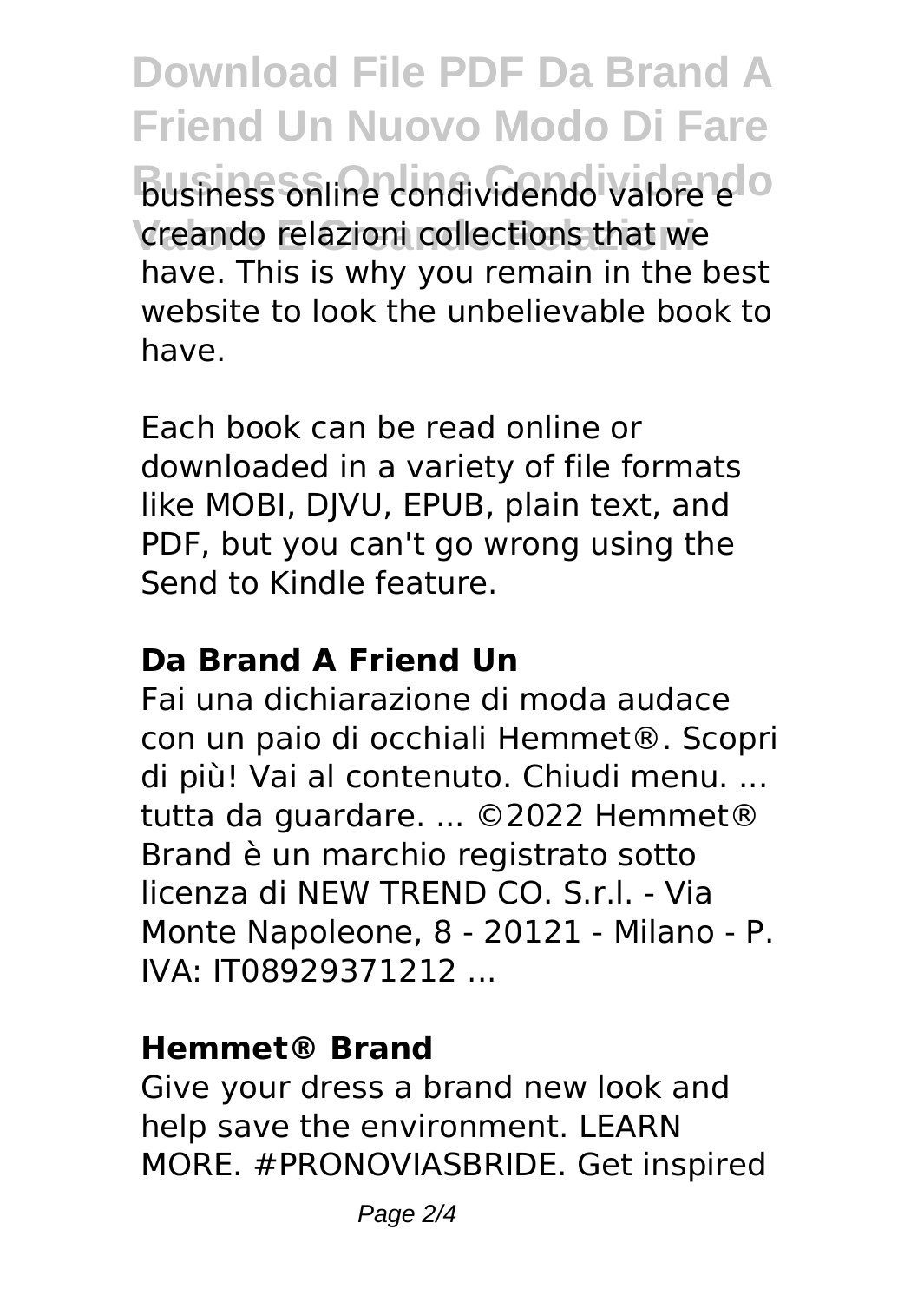**Download File PDF Da Brand A Friend Un Nuovo Modo Di Fare By Real Brides in Pronovias gowns. ndo** Mention on your photos @pronovias or tag your photos with #PronoviasBride and share your wedding day look with us! SHOW ME MORE BRIDES. General Information.

### **Home Page | Pronovias | Leading Global Luxury Bridal Brand**

Maria Grazia Chiuri (Italian pronunciation: [maˈriːa ˈgrattsja ˈkjuːri]; born February 2, 1964) is an Italian fashion designer.After Fendi, she spent seventeen years at Valentino before being named creative director at Dior.

## **Maria Grazia Chiuri - Wikipedia**

Miracleman (Michael "Micky" "Mike" Moran), originally known as Marvelman, is a fictional superhero appearing in comic books first published by L. Miller & Son, Ltd. Created in 1954 by writer-artist Mick Anglo for publisher L. Miller & Son as a United Kingdom home-grown substitute for the American character Captain Marvel, the original series ran